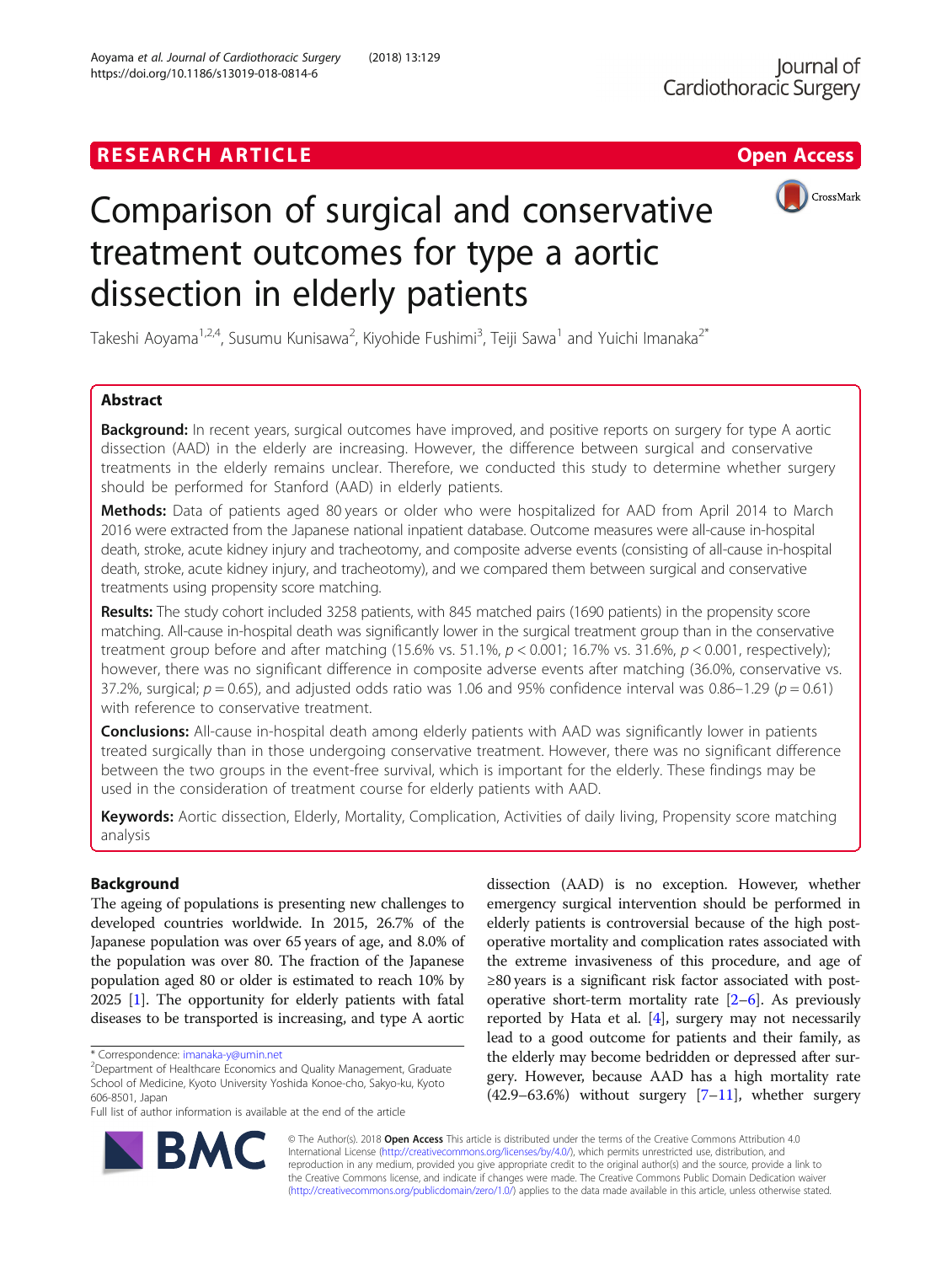should be performed for an elderly patient is an ethically difficult decision for surgeons. Clarifying the difference between the outcomes including mortality as well as complications and physical functions of conservative and surgical management of AAD in the elderly may help in therapeutic decision making in patients with AAD admitted to the emergency room.

Although retrospective cohort studies have compared conservative and surgical management of AAD, the patient cohorts of these studies were not adjusted for background. Thus, many inoperable patients with severe conditions may have been included in the non-surgical treatment group, making comparison of the two groups by randomization difficult. Therefore, this study compares the conservative and surgical management of patients with AAD aged > 80 years after adjusting for severity by propensity scores using data from the national inpatient database in Japan.

## Methods

# Data collection

We performed a retrospective cohort study using the Japanese Diagnosis Procedure Combination (DPC) database. The DPC system was introduced in Japan in 2003 as a comprehensive daily evaluation system for acute-phase hospital medical care. In 2016, DPC-participating hospitals accounted for approximately 80% of acute-phase beds in Japan. Clinical information and other data for patients were registered in the DPC database and classified by a 14-digit DPC code. The system holds the following clinical information: patient demographics, diagnoses, comorbidities and complications [registered using the International Classification of Disease, 10th revision (ICD10)], drugs and devices used, procedures performed, healthcare costs and status at admission and discharge.

#### Patient selection

Data were extracted from the DPC database between April 2014 and March 2016. First, we identified patients aged 80 years or older with acute aortic dissection (ICD10 code, I71.0) recorded as either the "main diagnosis," "admission-precipitating diagnosis," or "most resourceconsuming diagnosis" and identified patients with dissection in the ascending aorta with "Stanford type A," "DeBakey I," or "DeBakey II" as the disease name. We excluded patients who had planned admission and unknown admission pathway. The final cohort was divided into the conservative and surgical treatment groups.

# Variables and outcomes

We matched propensity scores between the surgical and conservative treatment groups. Propensity scores were calculated using a logistic regression model with the following variables: age, sex, body mass index (divided into the four following groups:  $< 18.5, 18.5 - 25.0, > 25.0,$  and data missing), admission pathway (home, other hospital, or clinic and nursing-care facility), ambulance use, hypertension, diabetes mellitus, chronic obstructive pulmonary disease (COPD), chronic kidney disease, ischemic heart disease, chronic liver disease, cancer, dementia, cardiopulmonary arrest, cardiac tamponade, shock, coronary malperfusion, limb ischemia, aortic insufficiency, hospital volume [low (< 10 cases), middle (10–20 cases), and high (>20cases)] and consciousness level upon admission (Japan coma scale: 0, alert; 1–3, delirious; 10–30, somnolent and 100–300, coma). Outcome measures were all-cause in-hospital death, stroke, and acute kidney injury (AKI) requiring renal replacement therapy (RRT), tracheotomy, composite adverse events (all-cause in-hospital death, stroke, AKI, and tracheotomy), length of hospital stay, length of intensive care unit (ICU) stay, inpatient costs, home discharge rate, and activities of daily living (ADL) of surviving patients at discharge. ADL was evaluated using the Barthel index (BI), which assesses the ADL using a 100-point scale comprising the following 10 items: "Bowels," "Bladder," "Grooming," "Toilet use," "Feeding," "Transfer," "Mobility," "Dressing," "Stairs," and "Bathing," and we set the BI cut-off at 60 points, which indicates having functional dependency. [[12](#page-6-0), [13](#page-6-0)].

## Statistical analysis

Summary statistics are presented as frequencies and percentages for categorical variables and median and interquartile ranges for continuous variables (with non-normal distribution in the Shapiro–Wilk test). Data were compared using the Mann–Whitney U test for continuous variables and the chi-squared test for categorical variables before matching; after matching, the Wilcoxon signed rank and McNemar tests were performed. We performed one-to-one pair matching using nearest neighbor matching without replacement within 0.2 standard deviations of the logit of the propensity score as caliper width [\[12](#page-6-0)]. Covariate balance between the two groups was checked depending on whether the absolute standardized difference was  $\langle 10\% \rangle$  [[13\]](#page-6-0). Adjusted odds ratios (AOR) for the primary outcome were estimated using multivariable logistic regression in all patients aged > 80 years to investigate the influence of the type of surgery. As a subgroup analysis, the status of surviving patients at discharge in both the groups was compared before after matching. The robustness of the result was confirmed using the following method as sensitivity analysis for the BMI missing value (749 cases): list-wise deletion method (excluded the BMI missing data), median imputation for BMI missing data and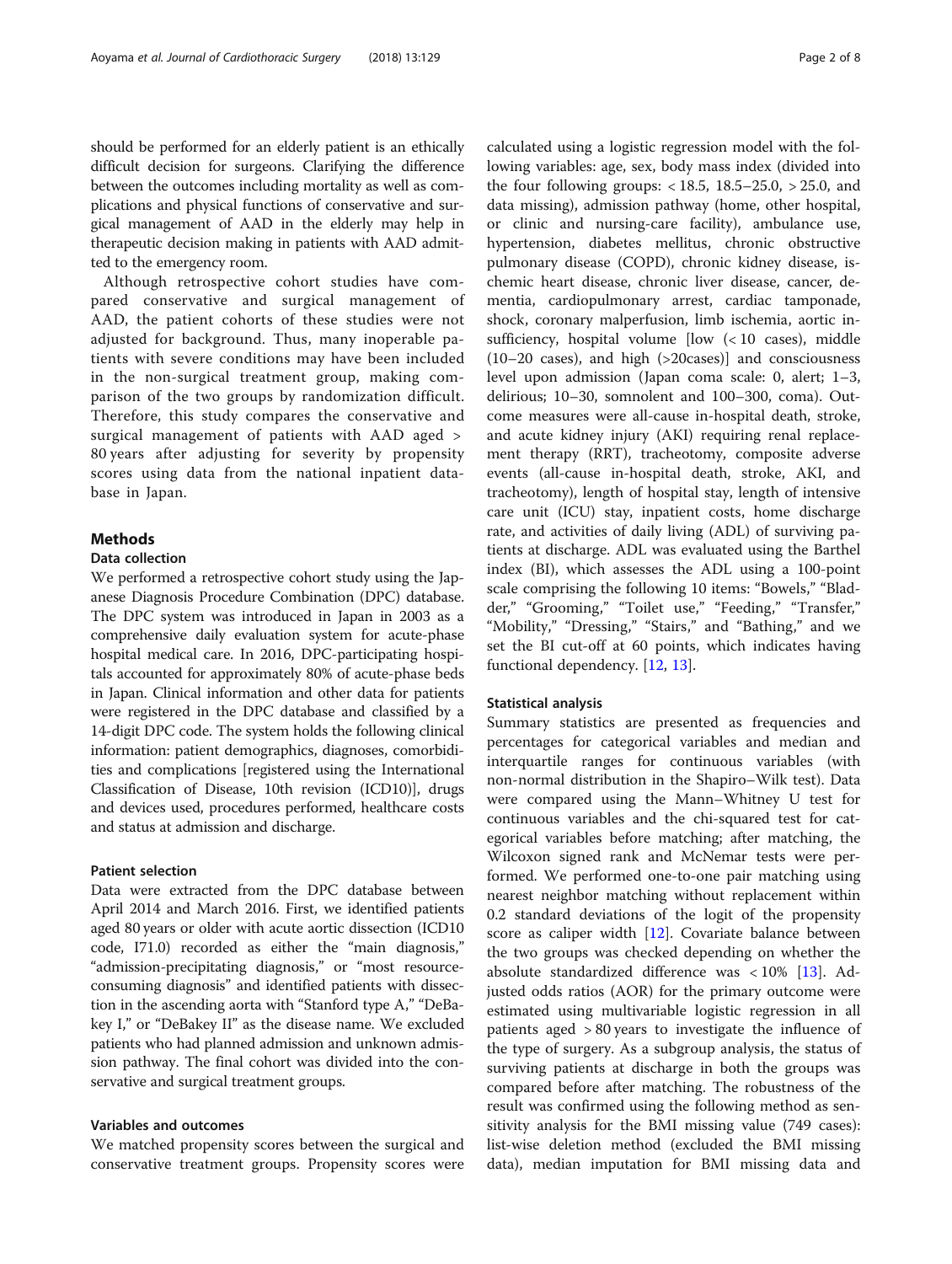<span id="page-2-0"></span>

multiple imputation for BMI missing data. All analyses were performed using the R statistical software (version 3.5.1; R Foundation for Statistical Computing, Vienna, Austria), and the packages used for analyses were "Matching" for propensity score matching and "mice" for missing value complement.  $P < 0.05$  was considered significant, and hypothesis tests were two sided. This study was performed with the approval of the Ethics Committee, Kyoto University Graduate School and Faculty of Medicine (Approval number: R0135).

# Results

The process used to select eligible patients is shown in Fig. 1. The total patient cohort included 3258 patients (surgical treatment group,  $n = 1241$ ; conservative

treatment group,  $n = 2017$ ) who were hospitalized in a total of 634 hospitals. The study had 845 matched pairs (1690 patients) in the propensity score matching. As shown in Fig. 2, the fraction of patients treated conservatively increased with increasing age, with a steep increase for patients over 80 years of age. Patient background and clinical findings before and after matching are compared in Table [1](#page-3-0). Before matching, the age of the conservative treatment group was significantly higher than that of the surgical treatment group [86.0] years (82.0–89.0) vs. 83.0 years (81.0–86.0), respectively]. The rate of patients transferred from other hospitals was significantly higher for the surgical treatment group, whereas that of patients from nursing-care facilities was significantly higher for the conservative treatment group.

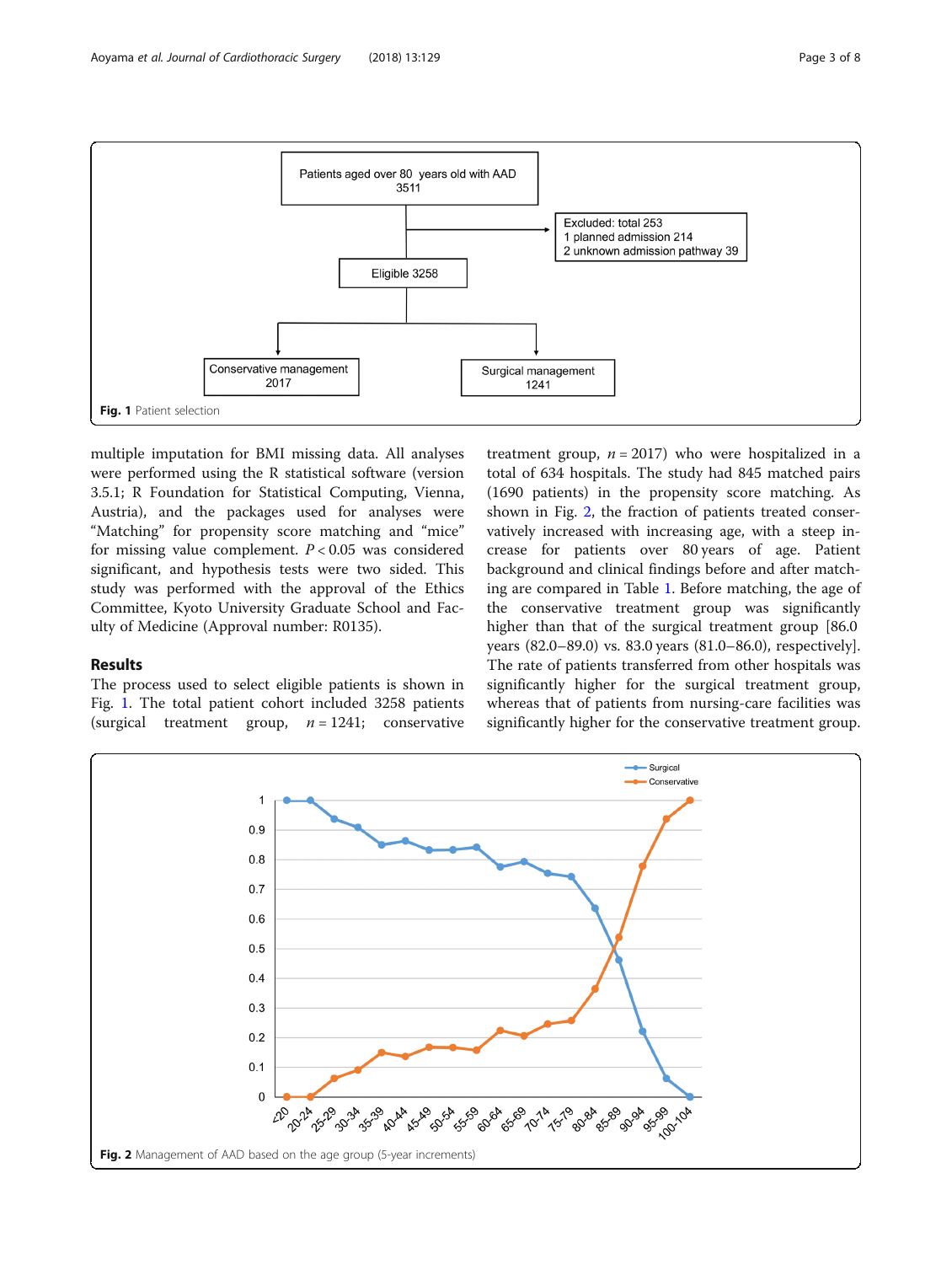<span id="page-3-0"></span>

| Table 1 Baseline characteristics of all patients over 80 years of age vs. propensity-matched patients |  |  |
|-------------------------------------------------------------------------------------------------------|--|--|
|-------------------------------------------------------------------------------------------------------|--|--|

|                                        | All patients over 80 years of age |                  |                                                        | Propensity-matched patients |                  |                                          |
|----------------------------------------|-----------------------------------|------------------|--------------------------------------------------------|-----------------------------|------------------|------------------------------------------|
| Variables                              | Conservative                      | Surgical         | Absolute<br>Standardised<br>$n = 1241$<br>Difference,% | Conservative                | Surgical         | Absolute<br>Standardised<br>Difference,% |
|                                        | $n = 2017$                        |                  |                                                        | $n = 845$                   | $n = 845$        |                                          |
| Age, years; median [IQR]               | 86.0 [83.0-89.0]                  | 83.0 [81.0-86.0] | 88.2                                                   | 84.0 [81.0-87.0]            | 84.0 [82.0-86.0] | 1.9                                      |
| Gender (male), n (%)                   | 524 (26.0)                        | 315 (25.4)       | 1.4                                                    | 234 (27.7)                  | 227 (26.9)       | 1.6                                      |
| BMI, n(%)                              |                                   |                  |                                                        |                             |                  |                                          |
| < 18.5                                 | 307 (15.2)                        | 172 (13.9)       | 3.9                                                    | 129 (15.3)                  | 121(14.3)        | 0.3                                      |
| $18.5 - 25.0$                          | 867 (43.0)                        | 786 (63.3)       | 42.2                                                   | 508 (60.1)                  | 525 (62.1)       | 4.1                                      |
| >25.0                                  | 188 (9.3)                         | 189 (15.2)       | 16.4                                                   | 126 (14.9)                  | 113 (13.4)       | 4.9                                      |
| BMI data missing                       | 655 (32.5)                        | 94 (7.6)         | 94.1                                                   | 82 (9.7)                    | 86 (10.2)        | 1.6                                      |
| Ambulance use, n (%)                   | 1640 (81.3)                       | 1038 (83.6)      | 6.3                                                    | 680 (80.5)                  | 686 (81.2)       | 0.3                                      |
| Admission pathway, n (%)               |                                   |                  |                                                        |                             |                  |                                          |
| Home                                   | 1598 (79.2)                       | 975 (78.6)       | 1.6                                                    | 708 (83.8)                  | 697 (82.5)       | 4.0                                      |
| Other hospital or clinic               | 172 (8.5)                         | 244 (19.7)       | 28.0                                                   | 118 (14.0)                  | 128(15.1)        | 4.0                                      |
| Nursing-care facility                  | 247 (12.2)                        | 22(1.8)          | 79.3                                                   | 19 (2.2)                    | 20(2.4)          | 0.8                                      |
| Hypertension, n (%)                    | 867 (43.0)                        | 695 (56.0)       | 26.2                                                   | 476 (56.3)                  | 458 (54.2)       | 5.0                                      |
| Diabetes mellitus, n (%)               | 88 (4.4)                          | 114(9.2)         | 16.7                                                   | 67(7.9)                     | 65(7.7)          | 0.9                                      |
| COPD, n (%)                            | 68 (3.4)                          | 45(3.6)          | 1.4                                                    | 29 (3.4)                    | 35(4.1)          | 3.0                                      |
| Chronic kidney disease, n (%)          | 63(3.1)                           | 54 (4.4)         | 6.0                                                    | 35(4.1)                     | 35(4.1)          | 1.2                                      |
| Ischemic heart disease, n (%)          | 162(8.0)                          | 163(13.1)        | 15.1                                                   | 107(12.7)                   | 109 (12.9)       | 0.4                                      |
| Chronic Liver disease, n (%)           | 32(1.6)                           | 42(3.4)          | 9.9                                                    | 23 (2.7)                    | 22(2.6)          | 0.7                                      |
| Cancer, n (%)                          | 91(4.5)                           | 35(2.8)          | 10.2                                                   | 30(3.6)                     | 32(3.8)          | 0.6                                      |
| Dementia, n (%)                        | 191 (9.5)                         | 80(6.4)          | 12.3                                                   | 70 (8.3)                    | 55(6.5)          | 7.2                                      |
| JCS at admission, n (%)                |                                   |                  |                                                        |                             |                  |                                          |
| (alert)                                | 937 (46.5)                        | 890 (71.7)       | 56.1                                                   | 555 (65.7)                  | 562 (66.5)       | 1.0                                      |
| 1-3 (delirious)                        | 410 (20.3)                        | 206 (16.6)       | 10.0                                                   | 180 (21.3)                  | 161(19.1)        | 4.8                                      |
| 10-30 (somnolent)                      | 161 (8.0)                         | 57 (4.6)         | 16.2                                                   | 48 (5.7)                    | 45(5.3)          | 0.0                                      |
| 100-300 (coma)                         | 509 (25.2)                        | 88(7.1)          | 70.7                                                   | 62(7.3)                     | 77(9.1)          | 4.9                                      |
| Cardiopulmonary arrest on arrival,n(%) | 201 (10.0)                        | 5(0.4)           | 150.9                                                  | 1(0.1)                      | 5(0.6)           | 4.6                                      |
| Cardiac tamponade, n (%)               | 321 (15.9)                        | 178 (14.3)       | 4.5                                                    | 109 (12.9)                  | 124 (14.7)       | 1.5                                      |
| Shock, n (%)                           | 153(7.6)                          | 226 (18.2)       | 27.5                                                   | 93 (11.0)                   | 96 (11.4)        | 3.6                                      |
| Coronary malperfusion, n (%)           | 50(2.5)                           | 24 (1.9)         | 4.0                                                    | 93 (11.0)                   | 96 (11.4)        | 4.2                                      |
| Limb ischemia, n (%)                   | 99 (4.9)                          | 71 (5.7)         | 3.5                                                    | 36 (4.3)                    | 46 (5.4)         | 3.0                                      |
| Aortic insufficiency, n (%)            | 41 $(2.0)$                        | 143 (11.5)       | 29.7                                                   | 33 (3.9)                    | 50 (5.9)         | $7.5\,$                                  |
| Hospital volume, n (%)                 |                                   |                  |                                                        |                             |                  |                                          |
| Low                                    | 1302 (64.6)                       | 571 (46.0)       | 37.2                                                   | 465 (55.0)                  | 452 (53.5)       | 4.0                                      |
| Middle                                 | 548 (27.2)                        | 448 (36.1)       | 18.6                                                   | 285 (33.7)                  | 306 (36.2)       | 5.4                                      |
| High                                   | 167(8.3)                          | 222 (17.9)       | 25.1                                                   | 95 (11.2)                   | 87 (10.3)        | 1.9                                      |

Dementia was frequently observed in the conservative treatment group (9.5% vs. 6.4%). The surgical treatment group had considerably more patients with a good level of consciousness upon admission. The rate of cardiopulmonary arrest was also higher in the conservative treatment group (10.0% vs. 0.4%), whereas shock and aortic insufficiency were higher in the surgical treatment

group. Surgical management was often selected in high volume hospitals. All baseline characteristics between the groups after matching remained balanced, with the absolute standardized effect size < 10%.

Outcomes are shown in Tables [2](#page-4-0) and [3.](#page-4-0) All-cause in-hospital death was higher in the conservative treatment group even after matching (31.6% vs. 16.7%)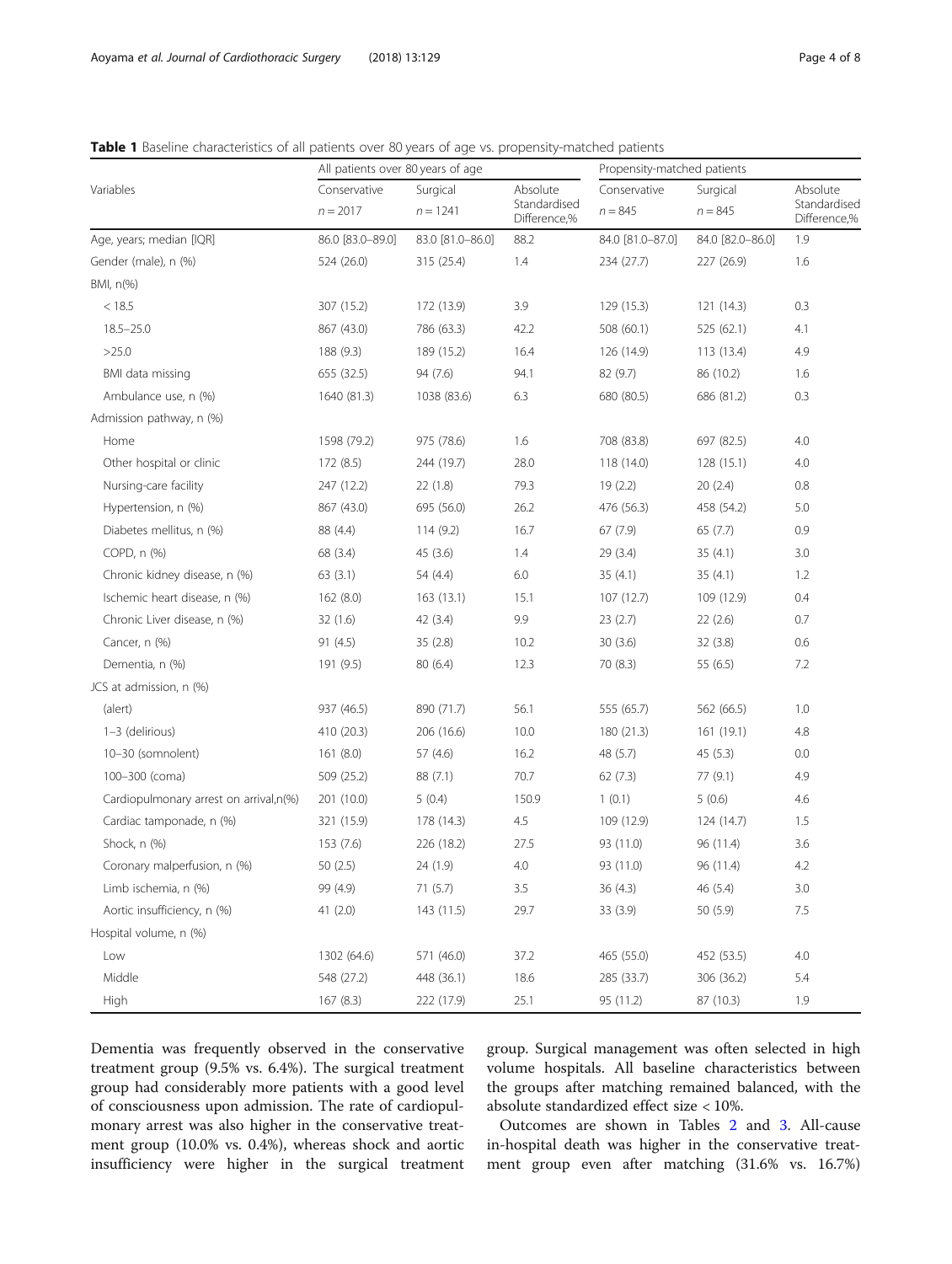| Outcome                          |              | All patients > 80 years of age |                               |               | Propensity-matched patients |                                          |         |
|----------------------------------|--------------|--------------------------------|-------------------------------|---------------|-----------------------------|------------------------------------------|---------|
|                                  |              | Conservative                   | Surgical                      | $\mathcal{P}$ | Conservative                | Surgical                                 | р       |
|                                  |              | $(n = 2017)$                   | $(n = 1241)$                  |               | $(n = 845)$                 | $(n = 845)$                              |         |
| All-cause in-hospital death      |              | 1031(51.1)                     | 193 (15.6)                    | < 0.001       | 267 (31.6)                  | 141(16.7)                                | < 0.001 |
| Stroke, n (%)                    |              | 71(3.5)                        | 213 (17.2)                    | < 0.001       | 38(4.5)                     | 148 (17.5)                               | < 0.001 |
| AKI, n (%)                       |              | 21(1.0)                        | 109 (8.8)                     | < 0.001       | 14(1.7)                     | 73 (8.6)                                 | < 0.001 |
| Tracheotomy, n (%)               |              | 16(0.8)                        | 108 (8.7)                     | < 0.001       | 9(1.1)                      | 78 (9.2)                                 | < 0.001 |
| Composite adverse<br>events      |              | 1090 (54.0)                    | 454 (36.6)                    | < 0.001       | 304 (36.0)                  | 314 (37.2)                               | 0.65    |
| Length of hospital<br>stay, days | Median [IOR] | $7.0$ $[1.0 - 26.0]$           | 31.0 [20.0-46.0]              | < 0.001       | 17.0 [3.0-31.0]             | 31.0 [21.0-48.0]                         | < 0.001 |
| Length of ICU stay,<br>days      | Median [IQR] | $1.0$ $[0.0 - 4.0]$            | 7.0 [4.0 12.0]                | < 0.001       | $2.0$ $[0.0 - 6.0]$         | $7.0$ $[4.0 - 12.0]$                     | < 0.001 |
| Inpatient cost, (US \$)          | Median [IOR] | 4200 [1400-10.200]             | 36,600 [30300-45,400] < 0.001 |               |                             | 7200 [2700-12,100] 36,400 [30300-45,900] | < 0.001 |
|                                  |              |                                |                               |               |                             |                                          |         |

<span id="page-4-0"></span>Table 2 Comparison of postoperative outcomes between conservative and surgical treatment

(AOR, 0.42; 95% CI, 0.33–0.54;  $p < 0.001$ ), but complications and tracheotomy during hospitalization were high in the surgical treatment group both before and after matching: stroke (3.5% vs. 17.2%)/(4.5% vs. 17.5%), acute kidney injury (1.0% vs. 8.8%)/(1.7% vs. 8.6%), and tracheostomy (0.8% vs. 8.7%)/(1.1% vs. 9.2%). Composite adverse events occurred in 54.0 and 36.6% in conservative and surgical treatment groups, respectively, before matching but occurred in 36.0 and 37.2%, respectively, after matching, which was not significant.

The hospital length of stay and ICU length of stay were significantly longer in the surgical treatment group before/ after matching, although the difference was lower after matching. The medical expenses were also significantly higher in the surgical treatment group than in the conservative treatment group before/after matching [\$4100 (1400– 10,200) vs. \$36,600 (30,300-45,400);  $p < 0.001$ |/[\$7200  $(2700-12,100)$  vs. \$36,400  $(30,300-45,900)$ ;  $p < 0.001$ ].

The results of functional status at discharge of surviving patients are shown in Table [4](#page-5-0). The home discharge rate was significantly higher for the conservative treatment group both before and after matching (52.8% vs. 42.8%). BI score was significantly higher and patients whose BI was < 60 points was significantly lower in the

Table 3 Adjusted odds ratio for postoperative outcomes with reference to conservative treatment in the propensity matched patients

| Propensity matched patients |                     |                |         |  |  |  |  |
|-----------------------------|---------------------|----------------|---------|--|--|--|--|
| Outcome                     | Adjusted odds ratio | 95% CI         | P       |  |  |  |  |
| All-cause in-hospital death | 0.42                | $0.33 - 0.54$  | < 0.001 |  |  |  |  |
| Stroke                      | 4.44                | $3.02 - 6.51$  | < 0.001 |  |  |  |  |
| AKI                         | 5.92                | $3.21 - 10.91$ | < 0.001 |  |  |  |  |
| Tracheotomy                 | 12.50               | 5.44-28.71     | < 0.001 |  |  |  |  |
| Composite adverse events    | 1.06                | $0.86 - 1.29$  | 0.61    |  |  |  |  |

surgical treatment group, but these differences became insignificant after matching.

The AOR for postoperative outcomes by each type of surgeries is shown in Table [5.](#page-5-0) As the procedure of the surgery became more complicated, AOR for all-cause in-hospital death and composite events tended to increase. The AOR for postoperative complications and tracheotomy was the highest in the total arch replacement.

Multiple sensitivity analyses about missing data showed similar point estimates and 95% CIs (See Additional file [1](#page-6-0)).

# Discussion

Advances in minimally invasive surgery and the advent of aortic aneurysm stent grafts and transcatheter aortic valve implantation provide more treatment options for previously difficult-to-treat cardiovascular conditions in high-risk or elderly patients. In contrast, although there are some reports of endovascular treatment for AAD [[14,](#page-6-0) [15\]](#page-7-0), it still requires surgery involving sternotomy and cardiopulmonary bypass under hypothermia. Because such treatment imposes a tremendous burden on elderly patients, the establishment of AAD treatment standards for elderly patients has been controversial. However, the surgical outcomes of these patients are improving because of advancements in surgical techniques, cardiopulmonary bypass and postoperative management. Recent reports of AAD surgery in elderly patients are positive  $[16–18]$  $[16–18]$  $[16–18]$  $[16–18]$  $[16–18]$ . In a meta-analysis of elderly patients with AAD (> 80 years of age), Biancari et al. compared immediate postoperative mortality among patients treated surgically and those treated with conservative therapy using Pool analysis of data reported in two previous studies [[13\]](#page-6-0). Although this study cohort was small, their analysis indicates more favorable outcomes for patients treated surgically (postoperative mortality rate: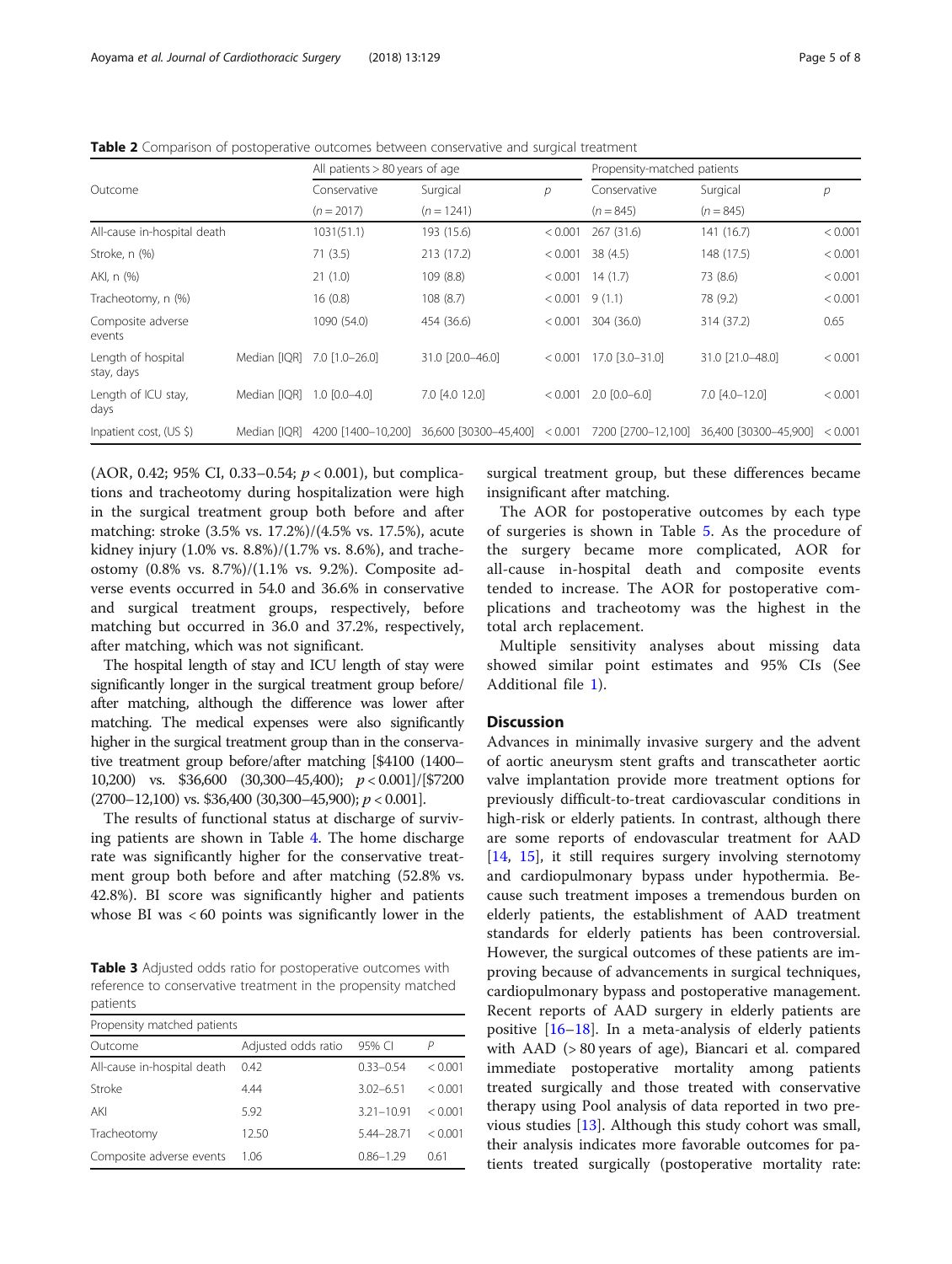|                     | All patients $> 80$ years of age |                 |         | Propensity matched patients |               |         |
|---------------------|----------------------------------|-----------------|---------|-----------------------------|---------------|---------|
|                     | Conservative                     | Surgical        |         | Conservative                | Surgical      |         |
|                     | $n = 986/2017$                   | $n = 1048/1241$ |         | $n = 578/845$               | $n = 704/845$ |         |
| BI score, mean (SD) | 50.9 (40.8)                      | 64.6 (37.6)     | < 0.001 | 59.1 (40.4)                 | 63.6 (37.3)   | 0.06    |
| BI < 60             | 442 (54.4)                       | 343 (38.4)      | < 0.001 | 219 (45.4)                  | 239 (40.3)    | 0.1     |
| Discharge to home   | 442 (44.8)                       | 452 (43.1)      | 0.45    | 305 (52.8)                  | 301 (42.8)    | < 0.001 |

<span id="page-5-0"></span>Table 4 Functional status at discharge for survivors

surgical treatment, 25.2%; non-surgical treatment, 59.0%). Furthermore, postoperative mortality of AAD surgery in the elderly in some reports from Japan is generally low (3.7–13.6%) and favorable, although their age definition of 'elderly' varies from 70 to 80 years of age [[16](#page-7-0)–[22](#page-7-0)]. Despite these favorable reports, our survey indicates that only half of the elderly patients with AAD (80 years or older) are treated surgically.

We observed a lower in-hospital mortality rate in patients undergoing surgery than in those receiving conservative treatment (15.6% /16.7%; before/after matching), the risk difference was 14.9% even after matching. These results certainly indicate that surgery is a good treatment option; however, on the other hand, the percentage of patients who could be discharged to home after surgery was approximately 40, and 40% of the patients in the surgical treatment group had BI < 60 and required a lot of assistance. These results support the observation by Hata et al. that AAD surgery poses issues including the risk of being bedridden and/or depressed and a burden on the family [\[3](#page-6-0)]. In addition, stroke, acute kidney injury and tracheostomy during hospitalization were significantly higher in the surgical treatment group than in the conservative treatment group, so there was no significant difference in the primary outcome after matching between the groups. Once these complications and events occur in the elderly, there is a high possibility that irreversible function decline will occur in them than in younger patients. Further, the hospital length of stay, ICU length of stay and inpatient costs were higher in the surgical treatment group. However there was no difference in the functional status between the two groups, that is, low-grade stroke or AKI do not necessarily lead to functional decline. These results make it difficult for the elderly with AAD to select a treatment option (Fig. [2](#page-2-0)).

Extremely positive outcomes have been reported for elderly patients undergoing hemiarch replacement and a short-time/less-invasive ascending aortic replacement for entry closure [\[16,](#page-7-0) [21](#page-7-0)], and favorable outcomes with a good QOL assessment after AAD surgery have been reported for elderly patients with use of 36-Item Short Form Health Survey (SF36) [[23,](#page-7-0) [24\]](#page-7-0). Our results also show favorable results with ascending aortic or hemiarch replacement. Conversely, Ozaki and colleagues recently proposed medical treatment as an option for AAD, reporting good results with medical treatment for AAD in a small cohort of elderly patients [\[25](#page-7-0)]. Our results also show favorable results with ascending aortic or hemiarch replacement, but complex procedures such as root surgery may be worse than conservative therapy.

Few reports have compared conservative and surgical treatment of the elderly, and the results of this study may be useful for choosing treatment plans in patients with AAD. The strengths of this study are that we examined an unprecedented number of AAD cases in the elderly and are the first to compare surgical and conservative treatments using propensity scores and that we compared short-term mortality as well as event-free survival rate and functional status at discharge, which is particularly important in the elderly. However, this study also has some limitations. Because the study cohort includes a very specific population over 80 years of age, the results cannot be extrapolated to different populations. The retrospective design of this study has inherent limitations, especially selection bias and dependence on historical records. Other limitations include a lack of

Table 5 Adjusted odds ratio for postoperative outcomes in the AAD major surgeries with reference to conservative treatment in all patients > 80 years of age

|                                                             | All cause death<br>adjusted odds ratio<br>$(95\%Cl, P$ value) | Stroke adjusted<br>odds ratio (95%Cl,<br>$P$ value) | Acute kidney injury<br>adjusted odds ratio<br>$(95\%Cl, P$ value)                                         | Tracheotomy<br>adjusted odds ratio<br>$(95\%Cl, P$ value) | Composite adverse<br>events adjusted odds<br>ratio (95%Cl, P value) |
|-------------------------------------------------------------|---------------------------------------------------------------|-----------------------------------------------------|-----------------------------------------------------------------------------------------------------------|-----------------------------------------------------------|---------------------------------------------------------------------|
| Ascending aortic<br>replacement or hemiarch<br>replacement, |                                                               |                                                     | $0.29$ (0.23-0.38, < 0.001) 5.60 (3.94-8.05, < 0.001) 6.85 (3.97-12.3, < 0.001)                           | $12.9(7.00-25.6< 0.001)$                                  | $0.86(0.70 - 1.05, 0.14)$                                           |
| Total arch replacement                                      |                                                               |                                                     | $0.34$ (0.24–0.48, < 0.001) 6.42 (4.23–9.78, < 0.001) 8.00 (4.27–15.36, < 0.001) 16.5 (8.3–34.3, < 0.001) |                                                           | $1.08$ (0.59-1.42, 0.57)                                            |
| Aortic root replacement                                     |                                                               |                                                     | 1.67 (0.83-3.33,<0.001) 5.81 (2.41-12.9,<0.001) 6.40 (1.69-19.54, <0.002) 7.66 (1.61-26.8, 0.003)         |                                                           | 1.92 (0.98-3.79, 0.06)                                              |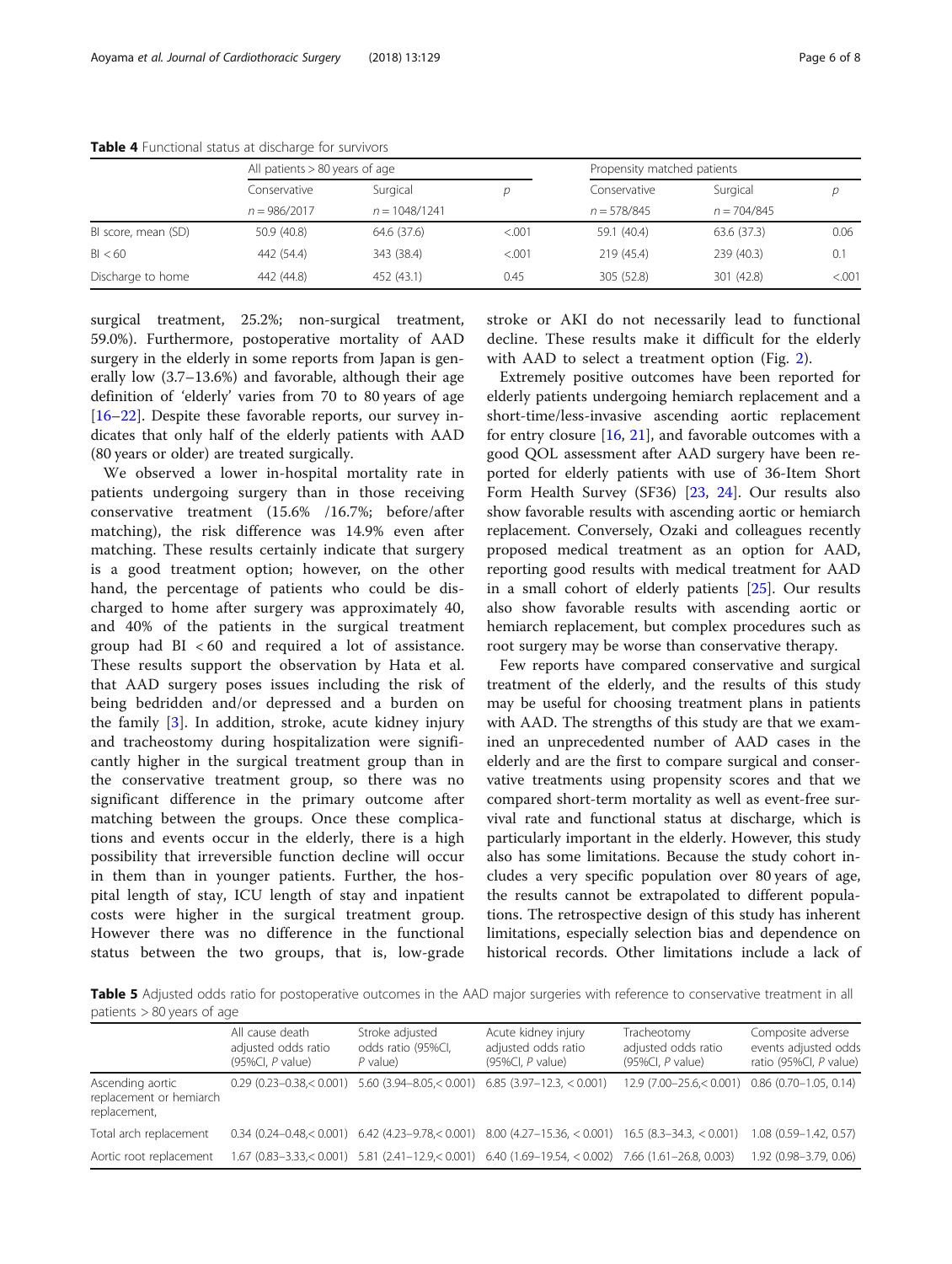<span id="page-6-0"></span>clinical information, including preoperative vital signs, laboratory data/diagnostic imaging, specific anaesthesia method/surgical technique, and postoperative management. Other underlying diseases may not have been identified because of the extraction of comorbidity or findings on admission from registered disease names. Propensity scores may have been influenced by the presence of unmeasured factors. Because our study was short term, the results do not reflect subsequent death after discharge or the later need for surgery. Thus, our results do not address the mid- or long-term outcomes after discharge.

## Conclusions

Our results indicate that AAD surgery is a feasible treatment option for the elderly and has a significantly lower hospital mortality rate than does conservative treatment, even in patients over 80 years of age. Despite these findings, many elderly patients with AAD are not treated surgically. This may be due to postoperative complications and poor condition at discharge. With the growth of older populations in Japan and other countries worldwide, postoperative outcomes of the elderly will be an increasingly important issue, and increase in event-free survival rate will support the choice of AAD surgery for the elderly patients.

# Additional file

[Additional file 1:](https://doi.org/10.1186/s13019-018-0814-6) Additional table. Sensitivity analysis for BMI missing data (DOCX 19 kb)

#### Abbreviations

AAD: Type A aortic dissection; ADL: Activities of daily living; AKI: Acute kidney injury; AOR: Adjusted odds ratio; BI: Barthel index; COPD: Chronic obstructive pulmonary disease; DPC: Diagnosis procedure combination; ICU: Intensive care unit; RRT: Renal Replacement therapy

## Acknowledgements

Not applicable.

#### Funding

This study was supported by a Health and Labour Sciences Research Grant from the Ministry of Health, Labour and Welfare, Japan [Grant Number: H27 iryo-ippan-001, 2015; H28-seisaku-sitei-009, 2016] and a Grant-in-Aid for Scientific Research from the Japan Society for the Promotion of Science [Grant number: (A) 16H02634, 2014].

#### Availability of data and materials

The data availability is not applicable due to an ethical restriction. However, data will be made available by the DPC research group for researchers who meet the criteria for access to these confidential data. Requests to access the data should be submitted to the corresponding author.

#### Authors' contributions

TA study design, data collection or management, data analysis, manuscript writing, YI study design, manuscript editing, SK data collection or management, KF data collection or management, TS study design. All authors read and approved the final manuscript.

#### Ethics approval and consent to participate

This study was performed with the approval of the ethics committee of Kyoto University (approval number: R0135).

## Consent for publication

Not applicable.

#### Competing interests

All authors declared that they had no competing interests.

## Publisher's Note

Springer Nature remains neutral with regard to jurisdictional claims in published maps and institutional affiliations.

#### Author details

<sup>1</sup>Department of Anesthesiology, Graduate School of Medicine, Kyoto Prefectural University of Medicine, Kyoto, Japan. <sup>2</sup>Department of Healthcare Economics and Quality Management, Graduate School of Medicine, Kyoto University Yoshida Konoe-cho, Sakyo-ku, Kyoto 606-8501, Japan. <sup>3</sup>Department of Health Policy and Informatics, Graduate School of Medicine, Tokyo Medical and Dental University, Tokyo, Japan. <sup>4</sup>Department of Anesthesiology Omihachiman Community Medical Center, Shiga, Japan.

## Received: 1 October 2018 Accepted: 3 December 2018 Published online: 18 December 2018

#### References

- 1. Nienaber CA, Clough RE. Management of acute aortic dissection. Lancet. 2015;385:800–11.
- 2. Estrera AL, Safi HJ. Aortic dissections in the elderly ethical dilemmas of treatment. Tex Heart Inst J. 2012;39(6):831–3.
- 3. Hata M, Sezai A, Niino T, Yoda M, Unosawa S, Furukawa N, et al. Should emergency surgical intervention be performed for octogenarian with type a acute aortic dissection? J Thorac Cardiovasc Surg. 2008;135:1042–6.
- 4. Hagan PG, Nienaber CA, Isselbacher EM, Bruckman D, Karavite DJ, Russman PL, et al. The international registry of acute aortic dissection (IRAD): new insights into an old disease. JAMA. 2000;283:897–903.
- 5. Chan SH, Liu PY, Lin LJ, Chen JH. Predictors of in-hospital mortality in patients with acute aortic dissection. Int J Cardiol. 2005;105:267–73.
- 6. Trimarchi S, Eagle KA, Nienaber CA, Rampoldi V, Jonker FH, De Vincentiis C, et al. Role of age in acute type a aortic dissection outcome: report from the international registry of acute aortic dissection (IRAD). J Thorac Cardiovasc Surg. 2010;140:784–9.
- 7. Dumfarth J, Peterss S, Luehr M, Etz CD, Schachner T, Kofler M, et al. Acute type A dissection in octogenarians: does emergency surgery impact inhospital outcome or long-term survival? Eur J Cardiothorac Surg. 2017;51: 472–7.
- 8. Austin PC. Optimal caliper widths for propensity-score matching when estimating differences in means and differences in proportions in observational studies. Pharm Stat. 2011;10:150–61.
- 9. Austin PC. Balance diagnostics for comparing the distribution of baseline covariates between treatment groups in propensity-score matched samples. Stat Med. 2009;28:3083–107.
- 10. Bruno VD, Chivasso P, Guida G, Vohra HA. Surgical repair of Stanford type a aortic dissection in elderly patients: a contemporary systematic review and meta-analysis. Ann Cardiothorac Surg. 2016;5:257–64.
- 11. Kilic A, Tang R, Whitson BA, Sirak JH, Sai-Sudhakar CB, Crestanello J, et al. Outcomes in the current surgical era following operative repair of acute type a aortic dissection in the elderly: a single-institutional experience. Interact Cardiovasc Thorac Surg. 2013;17:104–9.
- 12. Malvindi PG, Modi A, Miskolczi S, Kaarne M, Barlow C, Ohri SK, et al. Acute type a aortic dissection repair in elderly patients. Eur J Cardiothorac Surg. 2015;48:664–70.
- 13. Biancari F, Vasques F, Benenati V, Juvonen T. Contemporary results after surgical repair of type a aortic dissection in patients aged 80 years and older: a systematic review and meta-analysis. Eur J Cardiothorac Surg. 2011; 40:1058–6.
- 14. Horton JD, Kölbel T, Haulon S, Khoynezhad A, Green RM, Borger MA, et al. Endovascular repair of type a aortic dissection: current experience and technical considerations. Semin Thoracic Surg. 2016;28:312–7.